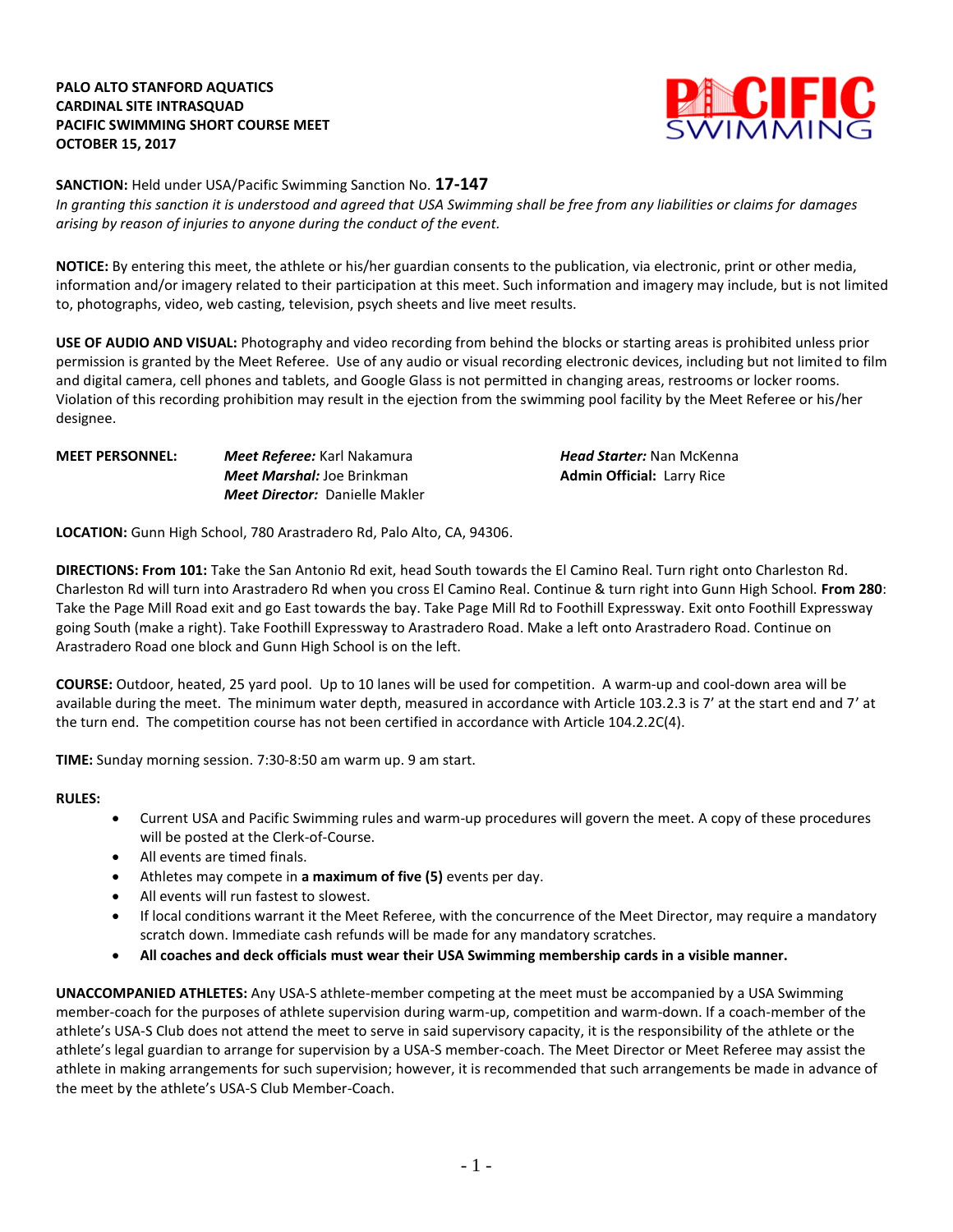**RACING STARTS:** Athletes must be certified by a USA-S member-coach as being proficient in performing a racing start, or must start the race in the water. It is the responsibility of the athlete or the athlete's legal guardian to ensure compliance with this requirement.

## **RESTRICTIONS:**

- Smoking and the use of other tobacco products is prohibited on the pool deck, in the locker rooms, in spectator seating, on standing areas and in all areas used by athletes, during the meet and during warm-up periods.
- Sale and use of alcoholic beverages is prohibited in all areas of the meet venue.
- No glass containers are allowed in the meet venue.
- No propane heater is permitted except for snack bar/meet operations.
- All shelters must be properly secured.
- Changing into or out of swimsuits other than in locker rooms or other designated areas is prohibited.
- Pets are not allowed in the pool area, with the exception of guide and assistance dogs.
- Destructive devices, to include but not limited to, explosive devices and equipment, firearms (open or concealed), blades, knives, mace, stun guns and blunt objects are strictly prohibited in the swimming facility and its surrounding areas. If observed, the Meet Referee or his/her designee may result in reporting to law enforcement authorities and ejection from the facility. Law enforcement officers (LEO) are exempt per applicable laws.
- Operation of a drone, or any other flying apparatus, is prohibited over the venue (pools, athlete/coach areas, spectator areas and open ceiling locker rooms) any time athletes, coaches, officials and/or spectators are present.

#### **ELIGIBILITY:**

- Athletes must be current members of USA-S and enter their name and registration number on the meet entry card as they are shown on their Registration Card. If this is not done, it may be difficult to match the athlete with the registration and times database. The meet host will check all athlete registrations against the SWIMS database and if not found to be registered, the Meet Director shall accept the registration at the meet (a \$10 surcharge will be added to the regular registration fee). Duplicate registrations will be refunded by mail.
- Entries with **"NO TIME" will be ACCEPTED.**
- Entry times submitted for this meet will be checked against a computer database and may be changed in accordance with Pacific Swimming Entry Time Verification Procedures.
- Disabled athletes are welcome to attend this meet and should contact the meet director or meet referee regarding any special accommodations on entry times and seeding per Pacific Swimming policy.
- The athlete's age will be the age of the athlete on the first day of the meet.

**ENTRY FEES:** There is no entry fee for this meet.

**ENTRIES:** Entries will only be accepted via Hytek team entry. Entry times must be submitted in yards using Hytek. Entries should be submitted to Joey Sementelli a[t Sementelli@stanford.edu](mailto:Sementelli@stanford.edu) by October 1, 2017.

| Mail entries to: Joey Sementelli |                          | <b>Hand deliver entries to:</b> Joey Sementelli |                          |
|----------------------------------|--------------------------|-------------------------------------------------|--------------------------|
|                                  | <b>Swim Meet Entries</b> |                                                 | <b>Swim Meet Entries</b> |
|                                  | 447 Stanford Avenue      |                                                 | 447 Stanford Avenue      |
|                                  | Palo Alto CA 94306       |                                                 | Palo Alto, CA 94306      |

**CHECK-IN**: This meet will be pre-seeded.

**SCRATCHES:** Any athletes not reporting for or competing in an individual timed final event that they have checked in for shall not be penalized.

**AWARDS**: None.

**ADMISSION:** Free. A program will be emailed a few days prior to the meet.

**REFRESHMENTS:** Coaches and working deck officials will be provided refreshments.